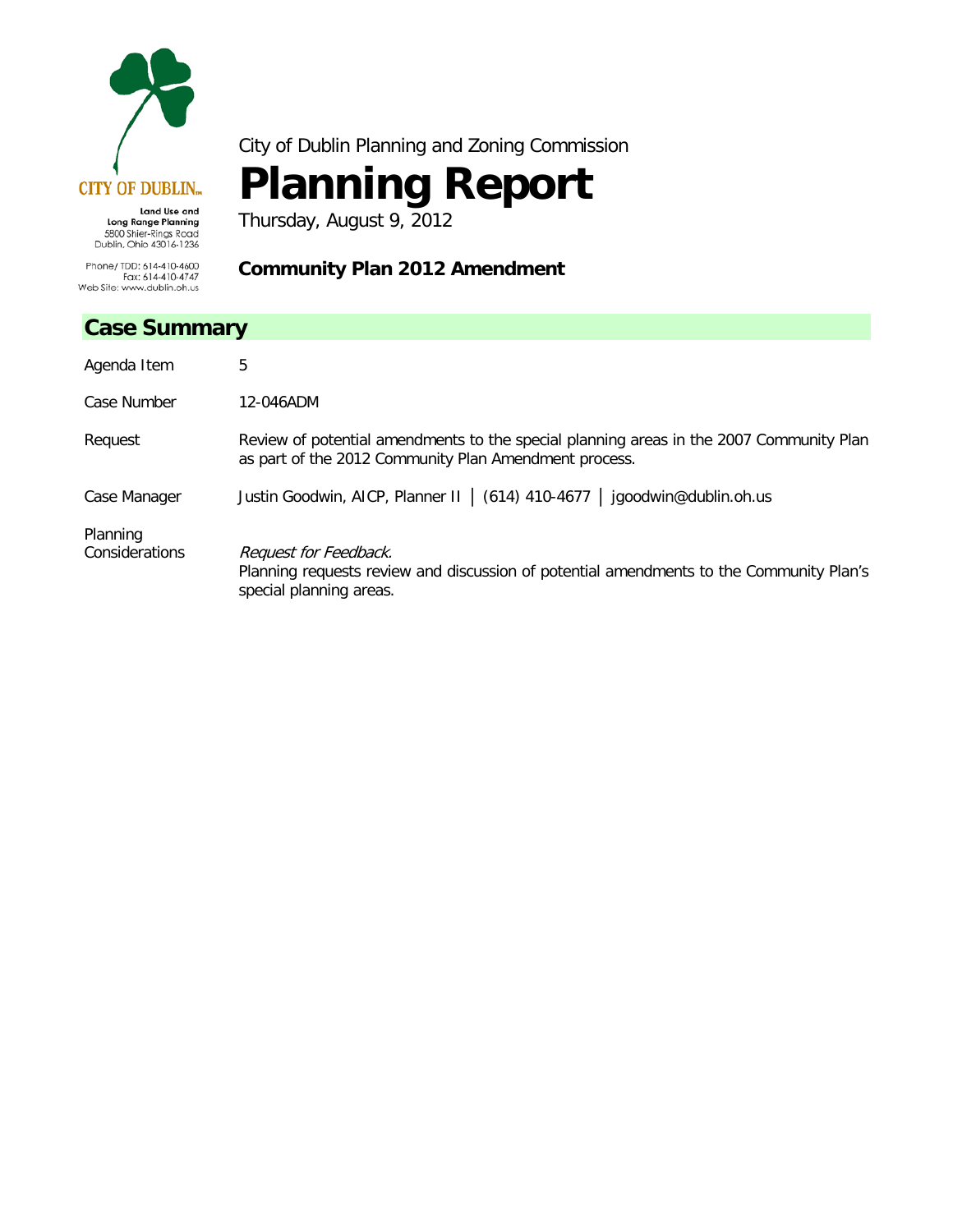# **Background Existing Area Plans**

The 2007 Community Plan includes nine 'Special Area Plans' to guide development in key areas of the City:

- Avery Road Area
- Bright Road Area
- Coffman Park Area
- Historic Dublin Area
- Northwest/Glacier Ridge Area
- Sawmill/SR 161 Area
- Southwest Area
- Summit View/Sawmill Area
- US 33 Corridor Area

Planning has reviewed each of the area plans for potential amendment considerations, as described later in this report.

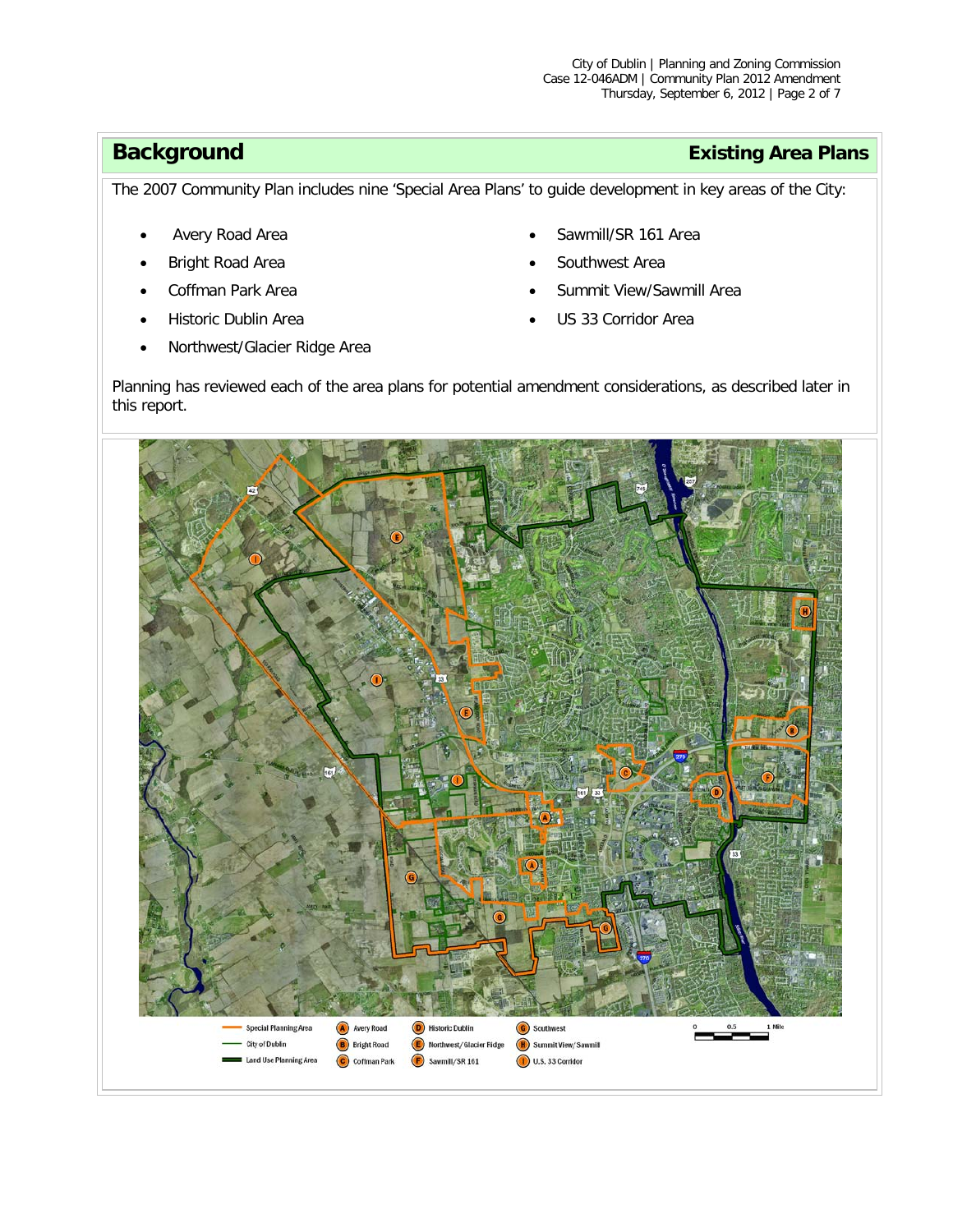### **Background Dublin's Business Neighborhoods**

As part of the planning process for the Economic Advancement Zone (EAZ) Plan in 2011, Planning worked with Economic Development to identify a number of districts within Dublin's primary commercial corridors (generally along Interstate 270 and State Route 161). Seven districts were identified, based on geography, development character, planning objectives and economic development goals:

- **Bridge Street District**
- Metro Office District
- Blazer Research District
- Emerald Corporate District
- Perimeter Commerce District
- Shier Rings TechFlex District
- West Innovation District (formerly the 'Economic Advancement Zone')

Some of these business neighborhoods overlap with existing special area plans, or in the case of the Bridge Street and West Innovation Districts, represent new plans that have been adopted by City Council in recent years. The business neighborhood districts will be integrated into the special area plan section of the Community Plan to provide a consistent and coordinated framework for communicating planning and economic development goals in all of the City's planning areas.

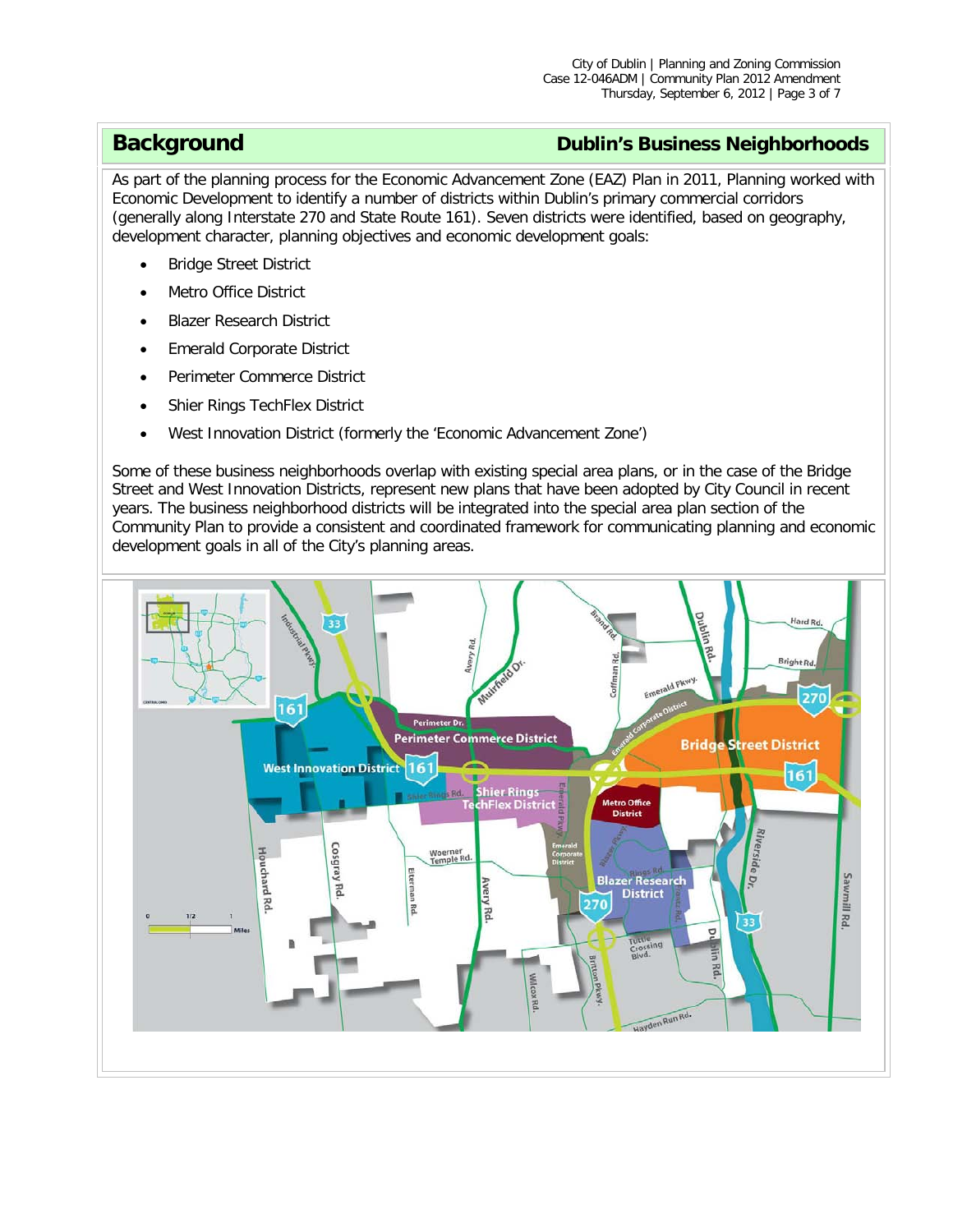| <b>Summary</b>          | <b>Existing Area Plan Amendments</b>                                                                                                                                                                                                |
|-------------------------|-------------------------------------------------------------------------------------------------------------------------------------------------------------------------------------------------------------------------------------|
| Avery Road Area         | Considerations                                                                                                                                                                                                                      |
|                         | • The Avery/Shier Rings subarea overlaps with portions of the West Innovation<br>District and Shier Rings TechFlex District.                                                                                                        |
|                         | • Potential for additional neighborhood office development (based on existing<br>zoning) east of the Cramers Crossing neighborhood (currently depicted as<br>Mixed Residential Medium Density in the Avery/Woerner-Temple subarea). |
|                         | • Land within both subareas was rezoned to the new Technology Flex and<br>Innovation Districts in 2011.                                                                                                                             |
|                         | <b>Proposed Amendments</b>                                                                                                                                                                                                          |
|                         | • Coordinate the Avery/Shier Rings plan with the West Innovation District and<br>Shier Rings TechFlex Districts as a focus area.                                                                                                    |
|                         | • Consideration of optional neighborhood office development east of Cramers<br>Crossing with guidelines to buffer development near existing homes.                                                                                  |
| <b>Bright Road Area</b> | Considerations                                                                                                                                                                                                                      |
|                         | • Area overlaps with the Emerald Corporate District.                                                                                                                                                                                |
|                         | • Alignment and design of Emerald Parkway Phase 8 and the Emerald<br>Parkway/Bright Road intersection has been finalized.                                                                                                           |
|                         | • The City has acquired property containing the Holder-Wright Earthworks; Parks<br>and Open Space has prepared a new, detailed master plan for the planned<br>Holder-Wright Park.                                                   |
|                         | <b>Proposed Amendments</b>                                                                                                                                                                                                          |
|                         | • Integrate as a focus area within the new Emerald Corporate District plan.                                                                                                                                                         |
|                         | • Coordinate with final design of Emerald Parkway ( $e.g.$ the Emerald<br>Parkway/Bright Road roundabout).                                                                                                                          |
|                         | • Refer to the Parks and Open Space master plan for the details of the planned<br>Holder-Wright Park.                                                                                                                               |
| Coffman Park Area       | Considerations                                                                                                                                                                                                                      |
|                         | • Area overlaps with the Emerald Corporate District.                                                                                                                                                                                |
|                         | • The Delta Energy office development (2010) was unanticipated in the 2007<br>plan.                                                                                                                                                 |
|                         | • Parks and Open Space has prepared a new, detailed master plan for the<br>expansion of Coffman Park.                                                                                                                               |
|                         | • There has been interest in small format office/warehouse development along<br>Post Road in this area.                                                                                                                             |
|                         | <b>Proposed Amendments</b>                                                                                                                                                                                                          |
|                         | • Integrate as a focus area within the new Emerald Corporate District plan.                                                                                                                                                         |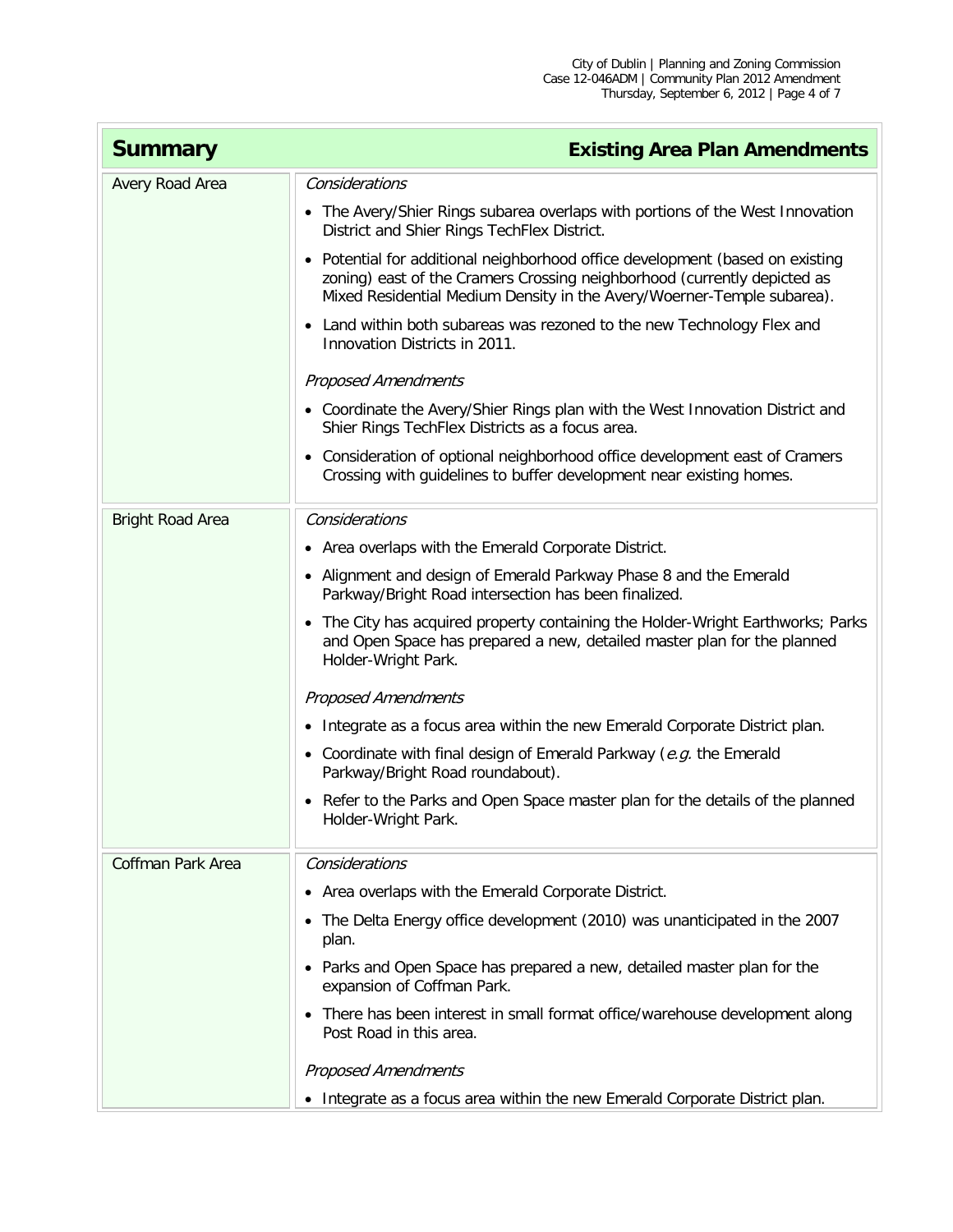| <b>Summary</b>                       | <b>Existing Area Plan Amendments</b>                                                                                                                                                                                                                                                                                                                                                                                                                                                                                                                              |
|--------------------------------------|-------------------------------------------------------------------------------------------------------------------------------------------------------------------------------------------------------------------------------------------------------------------------------------------------------------------------------------------------------------------------------------------------------------------------------------------------------------------------------------------------------------------------------------------------------------------|
| <b>Coffman Park Area</b><br>(cont'd) | • Refer to the Parks and Open Space master plan for the details of the planned<br>Coffman Park expansion.<br>• Clarify development intent and access management objectives for the Post<br>Road frontage.<br>• Emphasize the need for a pedestrian/bicycle greenway connection between<br>Coffman Park and the Bridge Street District.                                                                                                                                                                                                                            |
| Historic Dublin Area                 | Considerations<br>• Area is located within the Bridge Street District and has been rezoned.<br><b>Proposed Amendments</b><br>• Integrate as a 'character area' within a new Bridge Street District plan.<br>• Revise content as necessary to coordinate with goals and objectives identified<br>during the Bridge Street District planning process.                                                                                                                                                                                                               |
| Northwest/Glacier Ridge<br>Area      | Considerations<br>• Plan was revised as part of the 2011 Hyland-Croy Road Corridor Character<br>Study.<br><b>Proposed Amendments</b><br>• Integrate revised content as adopted by Council in 2011.                                                                                                                                                                                                                                                                                                                                                                |
| Sawmill/SR 161 Area                  | Considerations<br>• Area is within the Bridge Street District and has been rezoned accordingly.<br><b>Proposed Amendments</b><br>• Replace with 'character areas' within the new Bridge Street District plan and<br>incorporate the goals and objectives identified during the Bridge Street District<br>planning process.                                                                                                                                                                                                                                        |
| Southwest Area                       | Considerations<br>• Unanticipated land use/development pressures are occurring along the Avery<br>Road corridor in the City of Columbus.<br>• Approval of the National Church Residences development at Avondale Woods.<br><b>Proposed Amendments</b><br>• Update discussion of surrounding land use and development context and<br>implications for future development and transportation improvements.<br>• Recognize the National Church Residences as an example of the plan's<br>recommendation for additional senior housing options in the Southwest Area. |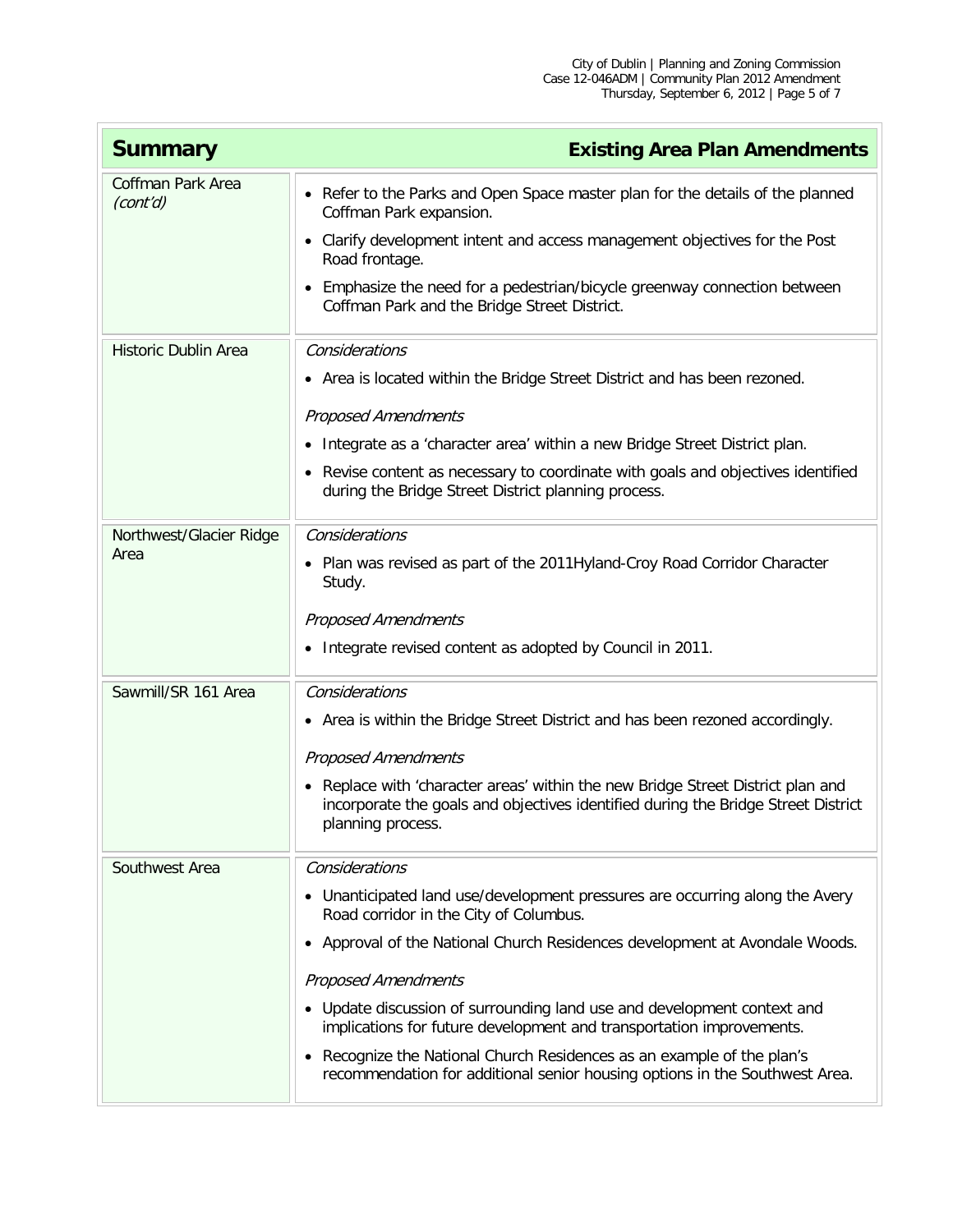| <b>Summary</b>              | <b>Existing Area Plan Amendments</b>                                                                                                                                                           |
|-----------------------------|------------------------------------------------------------------------------------------------------------------------------------------------------------------------------------------------|
| Summit View/Sawmill<br>Area | No changes proposed.                                                                                                                                                                           |
| US 33 Corridor Area         | Considerations                                                                                                                                                                                 |
|                             | • The Economic Advancement Zone Plan was adopted as an amendment to the<br>US 33 Corridor Area Plan in 2011.                                                                                   |
|                             | • This area overlaps the West Innovation District.                                                                                                                                             |
|                             | • The City of Dublin entered into an Economic Development Agreement (EDA)<br>with the City of Columbus for a portion of this area (277 acres) in 2009.                                         |
|                             | • The portion of this area north of State Route 161 is also included in the draft<br>Jerome Township land use plan.                                                                            |
|                             | • City of Marysville utility services will be provided for land north of SR 161;<br>under this circumstance, development will be regulated by Jerome Township.                                 |
|                             | <b>Proposed Amendments</b>                                                                                                                                                                     |
|                             | • Separate the US 33 Corridor area north of SR 161/Post Road from the West<br>Innovation District (to the south) and coordinate with the Jerome Township<br>land use plan (where appropriate). |
|                             | • Coordinate with the land use and zoning plans developed as part of the<br>Economic Advancement Zone Plan for the area located within the City of<br>Dublin/City of Columbus EDA.             |

| <b>Summary</b>                | <b>Business Neighborhood Integration</b>                                                                                                                                                      |
|-------------------------------|-----------------------------------------------------------------------------------------------------------------------------------------------------------------------------------------------|
| <b>Bridge Street District</b> | Area Plan Objectives                                                                                                                                                                          |
|                               | • Integrate major recommendations of the Bridge Street Corridor Vision Report<br>(2010).                                                                                                      |
|                               | • Reflect more recent land use, open space and infrastructure planning<br>undertaken since adoption of the Vision Report.                                                                     |
|                               | • Revise the 'character area' boundaries and descriptions (as identified in the<br>Vision Report) to coordinate with adopted zoning (2012) and/or long-range<br>land use planning objectives. |
|                               | • Provide a generalized graphic plan to convey development character<br>objectives, major transportation routes and greenway/open space connections.                                          |
|                               | • Replace the existing Historic Dublin and SR 161/Sawmill Area Plans,<br>incorporating recommendations that remain applicable.                                                                |